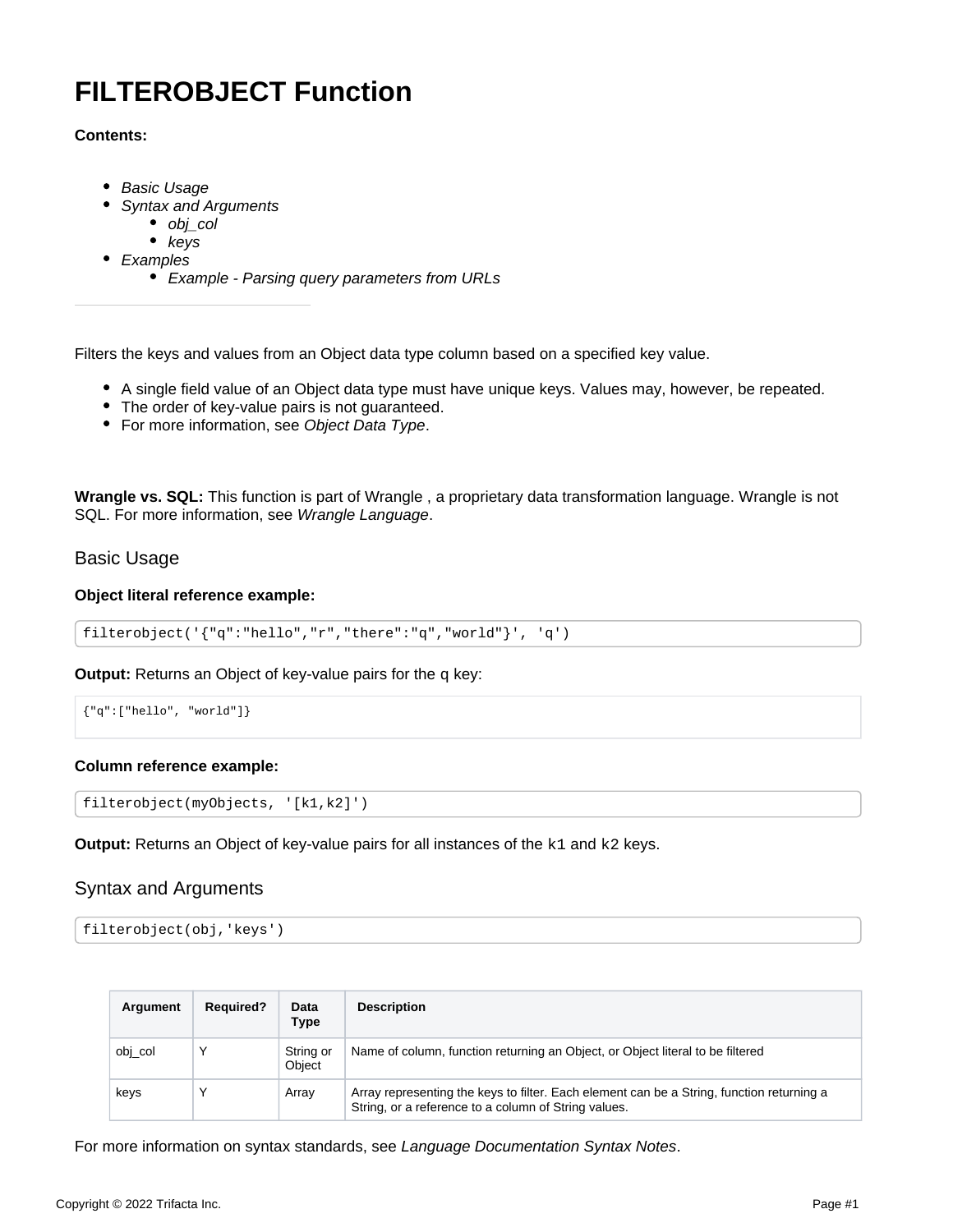## **obj\_col**

Object literal, name of the Object column, or function returning an Object whose keys you want to extract into an array.

#### **Usage Notes:**

| <b>Required?</b> | Data Type                                                        | <b>Example Value</b> |
|------------------|------------------------------------------------------------------|----------------------|
| Yes              | Object literal, function, or column reference $\mid$ myOb $\mid$ |                      |

#### <span id="page-1-0"></span>**keys**

This parameter contains an Array of Strings, each of which represents a key whose values are to be returned with the key as the output of the function.

- For a single key, this value can be a regular String value.
- For multiple keys, this value is an Array of String values.

#### **Usage Notes:**

| <b>Required?</b> | Data Type | <b>Example Value</b>                      |
|------------------|-----------|-------------------------------------------|
| Yes              |           | String or Array   ['key1', 'key2', 'key3' |

## <span id="page-1-1"></span>Examples

**Tip:** For additional examples, see [Common Tasks](https://docs.trifacta.com/display/r087/Common+Tasks).

## <span id="page-1-2"></span>**Example - Parsing query parameters from URLs**

This examples illustrates how you can extract component parts of a URL using the following functions:

- DOMAIN extracts the domain value from a URL. See [DOMAIN Function](https://docs.trifacta.com/display/r087/DOMAIN+Function).
- SUBDOMAIN extracts the first group after the protocol identifier and before the domain value. See [SUBDOMAIN Function](https://docs.trifacta.com/display/r087/SUBDOMAIN+Function).
- HOST returns the complete value of the host from an URL. See [HOST Function](https://docs.trifacta.com/display/r087/HOST+Function).
- SUFFIX extracts the suffix of a URL. See [SUFFIX Function](https://docs.trifacta.com/display/r087/SUFFIX+Function).
- $\bullet$  URLPARAMS extracts the query parameters and values from a URL. See [URLPARAMS Function](https://docs.trifacta.com/display/r087/URLPARAMS+Function).
- FILTEROBJECT filters an Object value to show only the elements for a specified key. See [FILTEROBJECT Function](#page-0-3).

## **Source:**

Your dataset includes the following values for URLs:

| <b>URL</b>                       |  |
|----------------------------------|--|
| www.example.com                  |  |
| example.com/support              |  |
| http://www.example.com/products/ |  |
| http://1.2.3.4                   |  |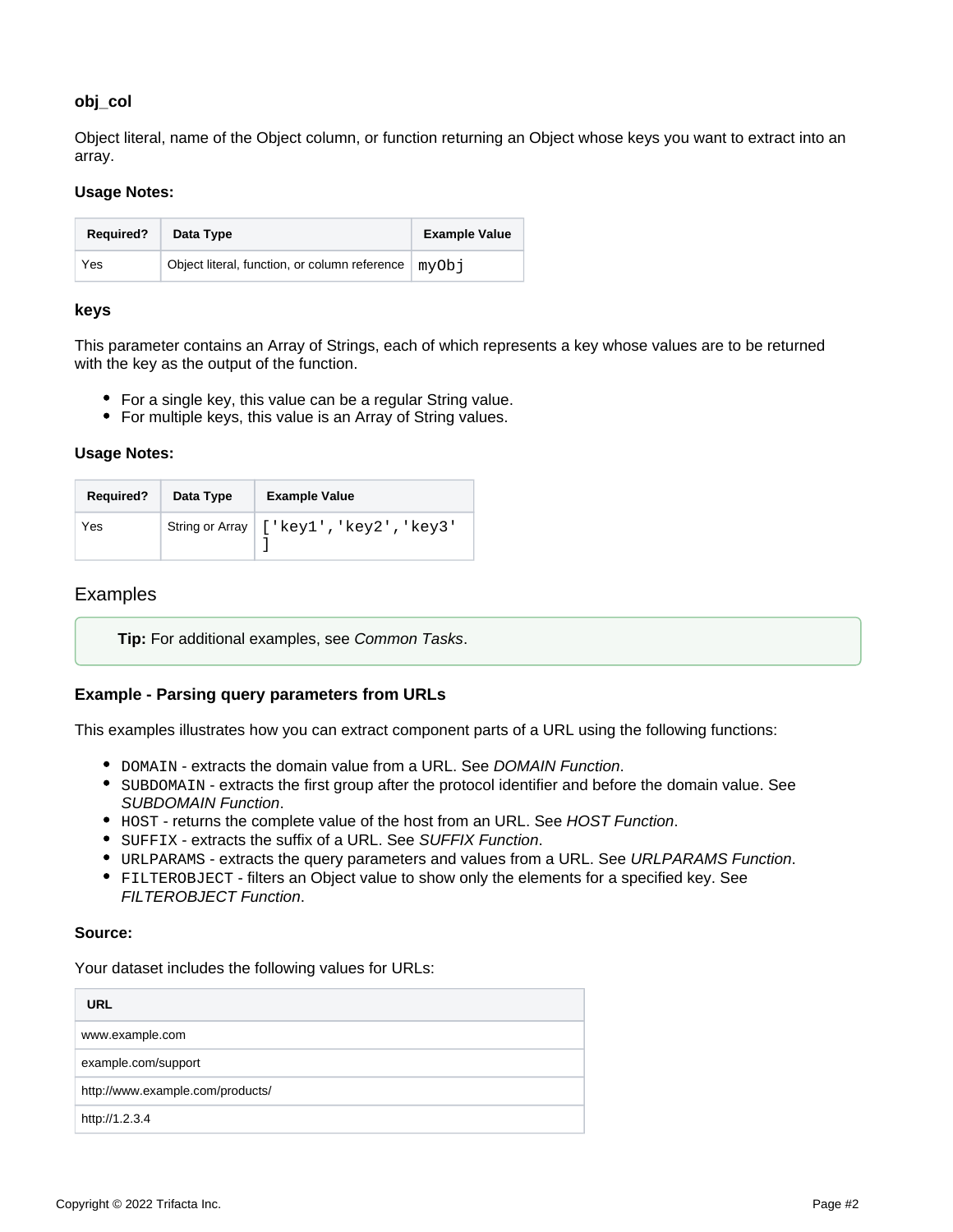| https://www.example.com/free-download                                        |
|------------------------------------------------------------------------------|
| https://www.example.com/about-us/careers                                     |
| www.app.example.com                                                          |
| www.some.app.example.com                                                     |
| some.app.example.com                                                         |
| some.example.com                                                             |
| example.com                                                                  |
| http://www.example.com?q1=broken%20record                                    |
| http://www.example.com?query=khakis&app=pants                                |
| http://www.example.com?g1=broken%20record&g2=broken%20tape&g3=broken%20wrist |

## **Transformation:**

When the above data is imported into the application, the column is recognized as a URL. All values are registered as valid, even the IPv4 address.

To extract the domain and subdomain values:

| <b>Transformation Name</b>    | New formula        |
|-------------------------------|--------------------|
| Parameter: Formula type       | Single row formula |
| Parameter: Formula            | DOMAIN (URL)       |
| Parameter: New column<br>name | 'domain URL'       |

| <b>Transformation Name</b>    | New formula        |
|-------------------------------|--------------------|
| Parameter: Formula type       | Single row formula |
| <b>Parameter: Formula</b>     | SUBDOMAIN (URL)    |
| Parameter: New column<br>name | subdomain URL'     |

| <b>Transformation Name</b>    | New formula        |
|-------------------------------|--------------------|
| Parameter: Formula type       | Single row formula |
| Parameter: Formula            | HOST (URL)         |
| Parameter: New column<br>name | 'host URL'         |

| <b>Transformation Name</b>    | New formula        |
|-------------------------------|--------------------|
| Parameter: Formula type       | Single row formula |
| Parameter: Formula            | SUFFIX (URL)       |
| Parameter: New column<br>name | 'suffix URL'       |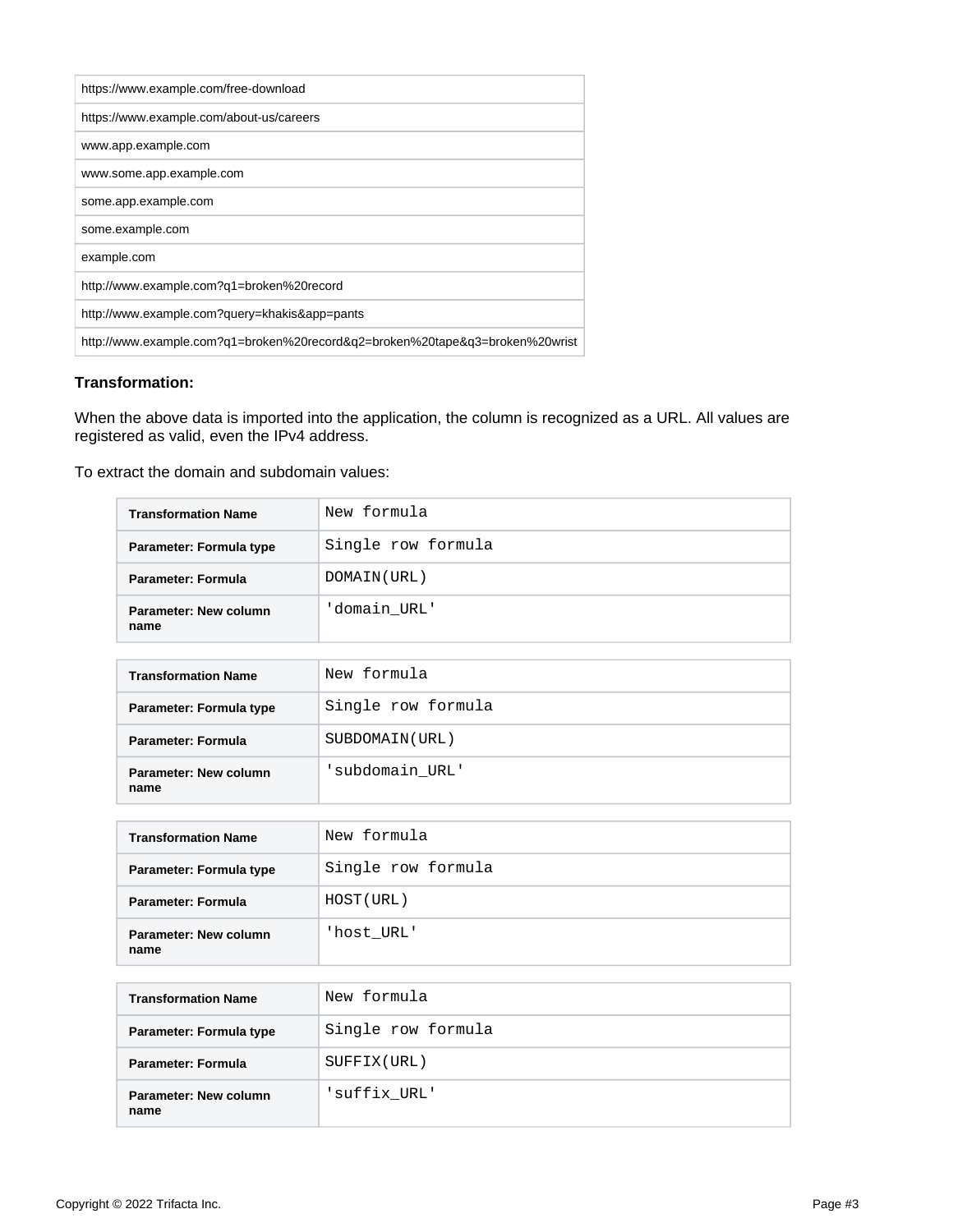You can use the Pattern in the following transformation to extract protocol identifiers, if present, into a new column:

| <b>Transformation Name</b>                  | Extract text or pattern                |
|---------------------------------------------|----------------------------------------|
| <b>Parameter: Column to extract</b><br>from | URL                                    |
| <b>Parameter: Option</b>                    | Custom text or pattern                 |
| <b>Parameter: Text to extract</b>           | $\frac{1}{2}$ start $\frac{2}{3}$ : // |

To clean this up, you might want to rename the column to protocol\_URL.

To extract the path values, you can use the following regular expression:

**NOTE:** Regular expressions are considered a developer-level method for pattern matching. Please use them with caution. See [Text Matching](https://docs.trifacta.com/display/r087/Text+Matching).

| <b>Transformation Name</b>                  | Extract text or pattern                                                               |
|---------------------------------------------|---------------------------------------------------------------------------------------|
| <b>Parameter: Column to extract</b><br>from | URL                                                                                   |
| <b>Parameter: Option</b>                    | Custom text or pattern                                                                |
| <b>Parameter: Text to extract</b>           | $/[\uparrow\uparrow\downarrow:\setminus/\setminus/]\setminus/\cdot\uparrow\uparrow/\$ |

The above transformation grabs a little too much of the URL. If you rename the column to path\_URL, you can use the following regular expression to clean it up:

| <b>Transformation Name</b>                  | Extract text or pattern |
|---------------------------------------------|-------------------------|
| <b>Parameter: Column to extract</b><br>from | URL                     |
| <b>Parameter: Option</b>                    | Custom text or pattern  |
| <b>Parameter: Text to extract</b>           | $/[!^{\wedge}/!]$ .*\$/ |

Delete the path\_URL column and rename the path\_URL1 column to the deleted one. Then:

| <b>Transformation Name</b>    | New formula        |
|-------------------------------|--------------------|
| Parameter: Formula type       | Single row formula |
| <b>Parameter: Formula</b>     | URLPARAMS (URL)    |
| Parameter: New column<br>name | 'urlParams'        |

If you wanted to just see the values for the  $q1$  parameter, you could add the following:

| <b>Transformation Name</b> | New formula        |
|----------------------------|--------------------|
| Parameter: Formula type    | Single row formula |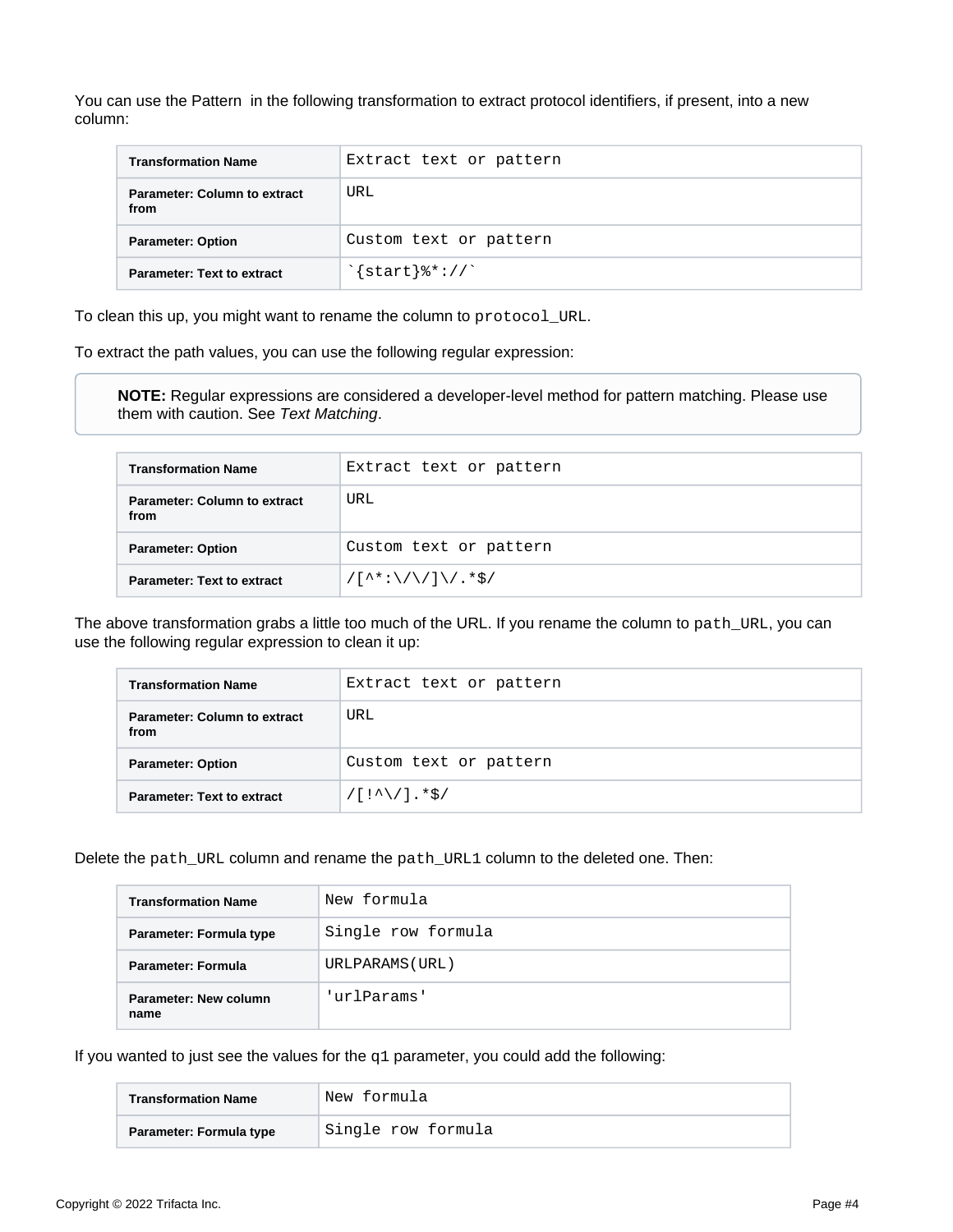| Parameter: Formula            | FILTEROBJECT(urlParams, 'q1') |
|-------------------------------|-------------------------------|
| Parameter: New column<br>name | 'urlParam q1'                 |

# **Results:**

For display purposes, the results table has been broken down into separate sets of columns.

## Column set 1:

| <b>URL</b>                                                                       | host URL                     | path URL              |
|----------------------------------------------------------------------------------|------------------------------|-----------------------|
| www.example.com                                                                  | www.example.com              |                       |
| example.com/support                                                              | example.com                  | /support              |
| http://www.example.com/products/                                                 | www.example.com              | /products/            |
| http://1.2.3.4                                                                   | 1.2.3.4                      |                       |
| https://www.example.com/free-download                                            | www.example.com              | /free-download        |
| https://www.example.com/about-us/careers                                         | www.example.com              | /about-us<br>/careers |
| www.app.example.com                                                              | www.app.example.com          |                       |
| www.some.app.example.com                                                         | www.some.app.example.<br>com |                       |
| some.app.example.com                                                             | some.app.example.com         |                       |
| some.example.com                                                                 | some.example.com             |                       |
| example.com                                                                      | example.com                  |                       |
| http://www.example.com?q1=broken%20record                                        | www.example.com              |                       |
| http://www.example.com?query=khakis&app=pants                                    | www.example.com              |                       |
| http://www.example.com?q1=broken%20record&q2=broken%20tape&q3=broken%<br>20wrist | www.example.com              |                       |

# Column set 2:

| <b>URL</b>                                | protocol_URL | subdomain URL | domain URL | suffix_URL |
|-------------------------------------------|--------------|---------------|------------|------------|
| www.example.com                           |              | <b>WWW</b>    | example    | com        |
| example.com/support                       |              |               | example    | com        |
| http://www.example.com/products/          | http://      | <b>WWW</b>    | example    | com        |
| http://1.2.3.4                            | http://      |               |            |            |
| https://www.example.com/free-download     | https://     | <b>WWW</b>    | example    | com        |
| https://www.example.com/about-us/careers  | https://     | <b>WWW</b>    | example    | com        |
| www.app.example.com                       |              | www.app       | example    | com        |
| www.some.app.example.com                  |              | www.some.app  | example    | com        |
| some.app.example.com                      |              | some.app      | example    | com        |
| some.example.com                          |              | some          | example    | com        |
| example.com                               |              |               | example    | com        |
| http://www.example.com?q1=broken%20record | http://      | <b>WWW</b>    | example    | com        |